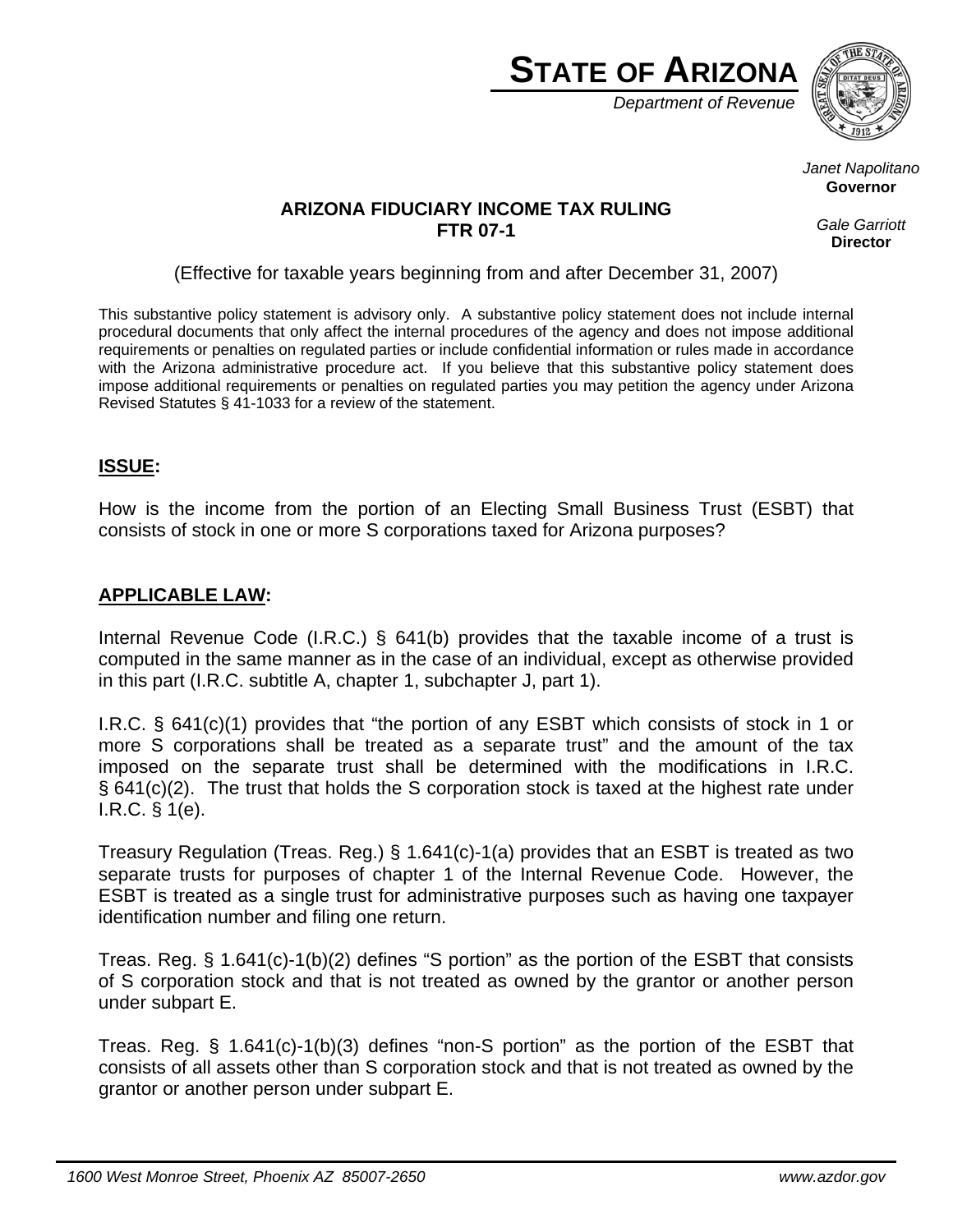# **ARIZONA FIDUCIARY INCOME TAX RULING FTR 07-1**

(Effective for taxable years beginning from and after December 31, 2007) Page 2

Treas. Reg. § 1.641(c)-1(d) states the "taxable income of the S portion is determined by taking into account only the items of income, loss, deduction, or credit specified in paragraphs (d)(2), (3), and (4) of this section, to the extent not attributable to the grantor portion."

Arizona Revised Statutes (A.R.S.) § 43-102(A)(2) provides that it was the intent of the Legislature to "adopt the provisions of the federal Internal Revenue Code relating to the measurement of taxable income for …, trusts, …, to the end that taxable income reported each taxable year by a …, trust, … to the internal revenue service shall be the identical sum reported to this state, subject only to modifications contained in this title."

A.R.S. § 43-102(A)(3) provides that it was the intent of the Legislature to achieve the results in paragraph 2 "by the application of the various provisions of the federal Internal Revenue Code relating to the definitions of income, …, resulting in an amount called … taxable income for …, trusts, … in the Internal Revenue Code."

A.R.S. § 43-1301 defines "Arizona gross income" for a resident trust as the "taxable income for the tax year, computed according to the Internal Revenue Code." "Arizona gross income" for a nonresident trust is defined as "taxable income from sources within this state for the taxable year, computed according to the Internal Revenue Code."

### **DISCUSSION:**

According to the instructions for federal Form 1041, only the taxable income of the non-S portion of the ESBT is included on the front of the federal return. The taxable income of the S portion must be figured on a separate schedule and included with the return. The tax on the S portion is added to the tax on the non-S portion of the ESBT in Schedule G of the federal return.

The exclusion of the S portion of the ESBT from the taxable income line on the front of the federal return does not mean that the S portion of the ESBT has no taxable income. It is clear from I.R.C. § 641 and the related regulation that the ESBT is treated as two separate trusts for purposes of tax computation with separate taxable incomes computed for the S portion and the non-S portion of the trust. While the Internal Revenue Service (IRS) chose, in its regulations and forms, to have the taxable income of the S portion of the ESBT computed on a separate schedule, rather than on Form 1041 itself, with only the tax of the S portion being added to the form, this does not change the fact that the S portion has taxable income.